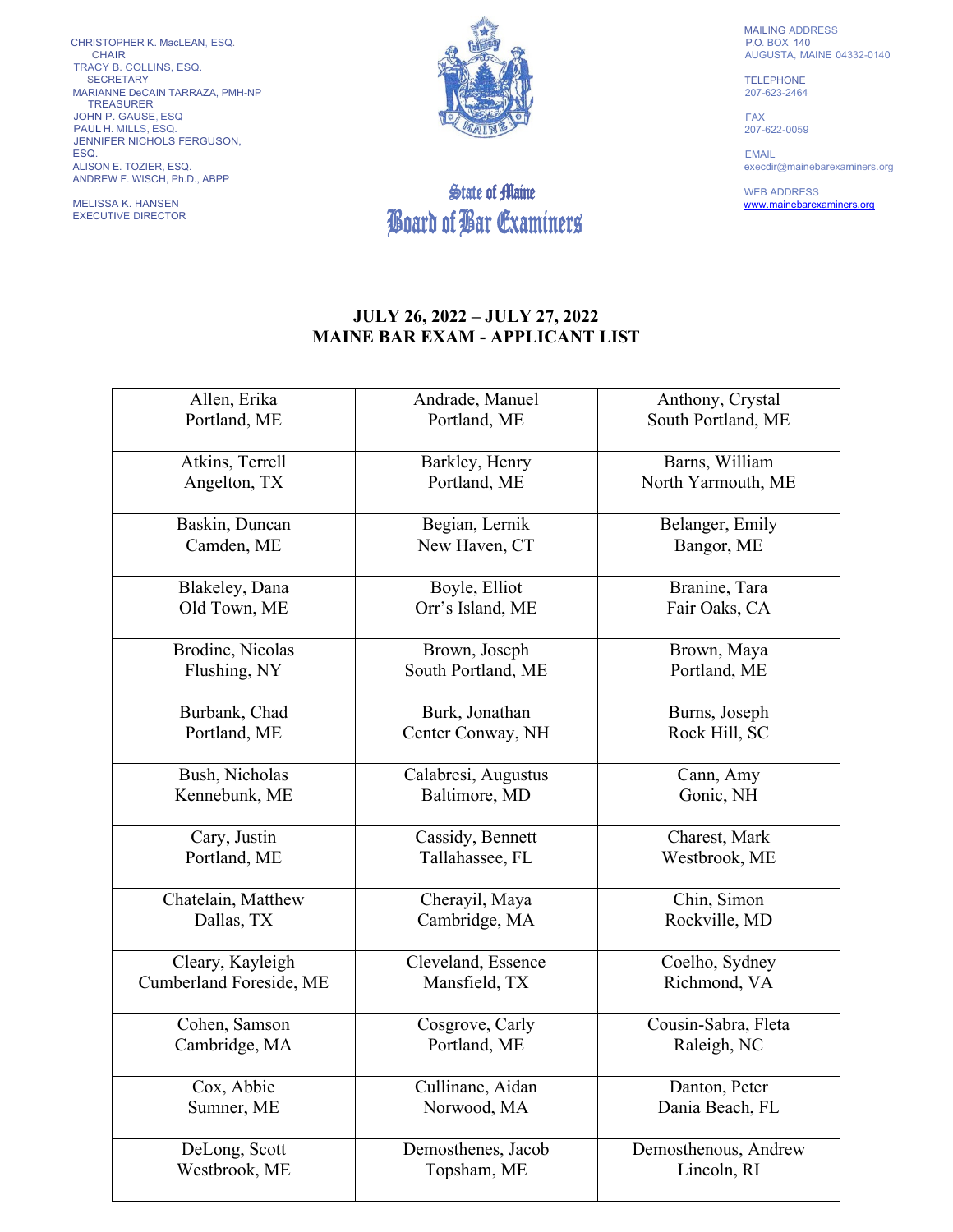| Denby, Natalie           | Deveau, Mackenzie   | DiDonato, Taylor       |
|--------------------------|---------------------|------------------------|
| Wilmette, IL             | Caribou, ME         | Old Orchard Beach, ME  |
| Dietz, Matthew           | Dodge, Aimee        | Dompier, Jacob         |
| La Crosse, WI            | Jonesport, ME       | Spofford, NH           |
| Driscoll, Danyel         | Dubois, Jacqueline  | Dupuis, Amanda         |
| Groton, MA               | Scarborough, ME     | Raymond, NH            |
| Egger, Emmett            | Elliott, Katherine  | Engelmann, Catherine   |
| New York, NY             | Portland, ME        | New York, NY           |
| Escobar, Jared           | Falone, Madolyn     | Feuille, Catherine     |
| Bangor, ME               | Manor, TX           | New Haven, CT          |
| Flaherty, Kyle           | Flaherty, Michael   | Fortin, Matthew        |
| Sabattus, ME             | Portland, ME        | Yarmouth, ME           |
| Francis, Heather         | Frank, Samuel       | Freshley, Sara         |
| White River Junction, VT | Riverdale, MD       | Portland, ME           |
| Gagneja, Deepankar       | Ganji, Rezvaneh     | Germain, Laitza        |
| Eastvale, CA             | Portland, ME        | Bristol, RI            |
| Ginn, Liam               | Goldstein, Melissa  | Gorrivan, Emily        |
| Cape Elizabeth, ME       | Mannington, WV      | Portland, ME           |
| Grabow, Jeffrey          | Graham, Wynne       | Grice, Savannah        |
| Windham, ME              | Bethesda, MD        | Brookhaven, GA         |
| Grueskin, Caroline       | Hansen, Lorentz     | Hanson, Eleanor        |
| New York, NY             | South Royalton, VT  | South Portland, ME     |
| Harvester, Daniel        | Haugen, Kimberly    | Haverly-Johndro, Brody |
| Westfield, MA            | Boston, MA          | Portland, ME           |
| Hegedus, Timothy         | Hertzog, Madison    | Hewitt, Chase          |
| Chelsea, MA              | South Royalton, VT  | Scarborough, ME        |
| Hirschel-Burns, Timothy  | Hobika, III, Joseph | Hogan, Grady           |
| New Haven, CT            | Utica, NY           | Portland, ME           |
| Hurd, Colin              | Intriago, Giuliana  | Jackson, Wisdom        |
| Gorham, ME               | Portland, ME        | Medford, MA            |
| Janousek, Christina      | Jia, Xialoan        | Jones, Osaze           |
| Sanford, ME              | Saco, ME            | Roslindale, MA         |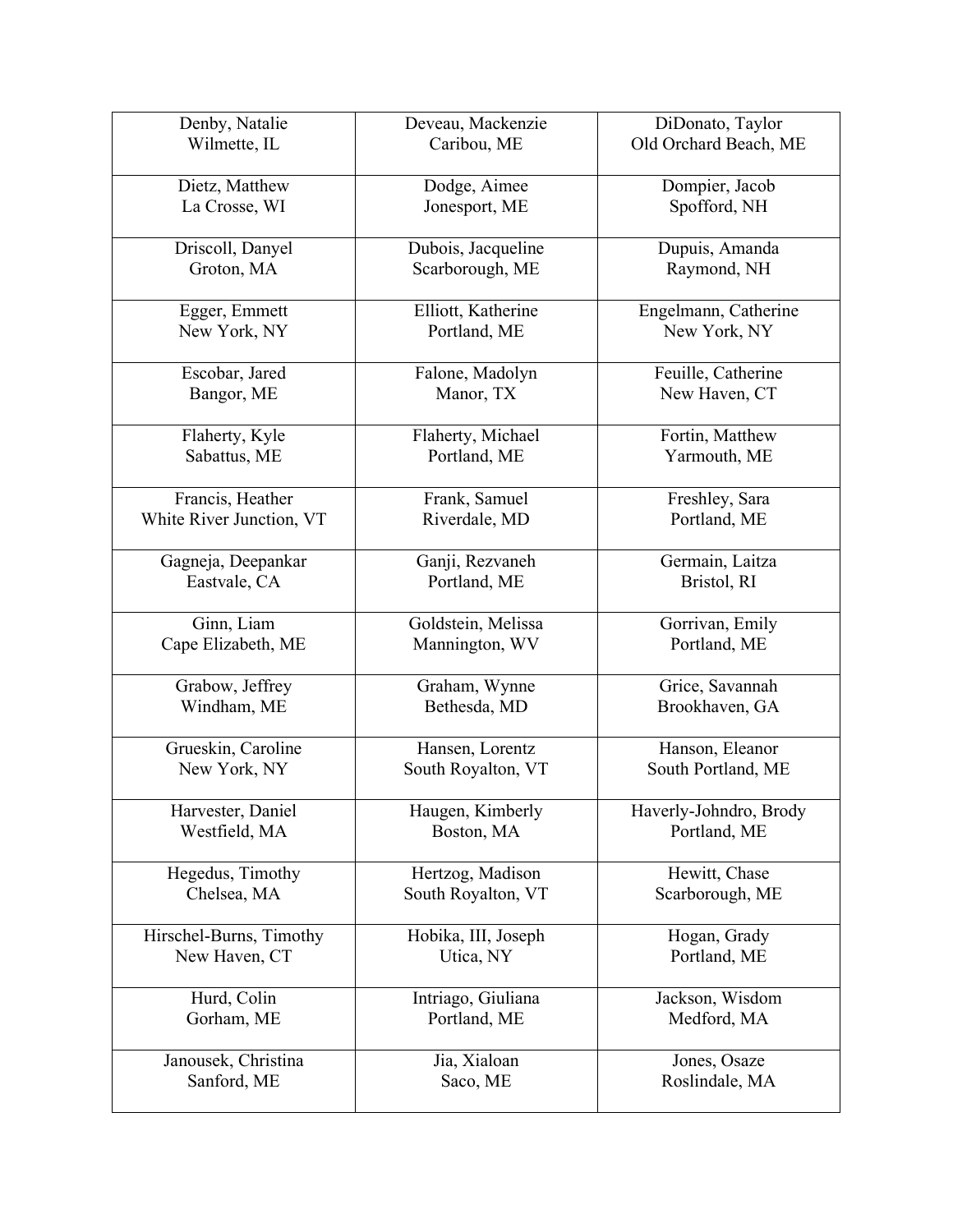| Jordan, Ashley               | Joseph, Schadrac                    | Jozefowicz, Jonathan                     |
|------------------------------|-------------------------------------|------------------------------------------|
| Scarborough, ME              | Woodbridge, VA                      | Bangor, ME                               |
| Kahn, Matthew                | Karas, Laura                        | Katz, Daniel                             |
| Newington, CT                | Montclair, NJ                       | Portland, ME                             |
| Kennedy, Brian               | Kent, Christopher                   | Kenyon, Heather                          |
| Portland, ME                 | Earlysville, VA                     | Westbrook, ME                            |
| Kim, Daeyeong<br>Bedford, MA | Knight, Christopher<br>Winthrop, ME | Lawson, Justin<br>Danville, VA           |
| Libby, Julie                 | Littlehale, Melissa                 | London, Cathleen                         |
| Portland, ME                 | Dixfield, ME                        | Milbridge, ME                            |
| Lord, Robert                 | Lucier, Armand                      | Lundstrum, London                        |
| Falmouth, ME                 | Portland, ME                        | Boston, MA                               |
| MacDonald, Julia             | Magnus, Marsha                      | Martin, Daniel                           |
| Portland, ME                 | Hampden, ME                         | Wellington, FL                           |
| Masalsky, Ellen              | McCall, Wade                        | McCartney, Blake                         |
| West Warwick, RI             | Minot, ME                           | Portland, ME                             |
| McClintock, Joseph           | McGhee, Christopher                 | McKenna, Kristina                        |
| Boston, MA                   | Scarborough, ME                     | Portland, ME                             |
| McVey, West                  | Miskho, Alexandria                  | Mizzi, Jessica                           |
| Magnolia, TX                 | Richland, WA                        | Portland, ME                             |
| Moloney, Brendan             | Monti, Ashely                       | Mooney, Adam                             |
| Brooklyn, NY                 | Barre, VT                           | Wales, ME                                |
| Moore, Dylan                 | Mulholland, Shannon                 | Musick, Kelli                            |
| New Bern, NC                 | Concord, NH                         | Portland, ME                             |
| Naylon, Erin                 | Nuovo, Leo                          | Ouellette, Cameron<br>South Portland, ME |
| Webster, NY                  | Bernardston, MA                     |                                          |
| Ouellette, George            | Palmer, Kyler                       | Paulina, Vinchina                        |
| Harpswell, ME                | Dayton, OH                          | Melbourne, FL                            |
| Peterson, Marcus             | Petroff, Alyssa                     | Phillips, James                          |
| Portland, ME                 | Bangor, ME                          | Portland, ME                             |
| Pipitone, Charles            | Plenderleith, Kijana                | Plourde, Gary                            |
| New Creek, WV                | Portland, ME                        | Waynesboro, PA                           |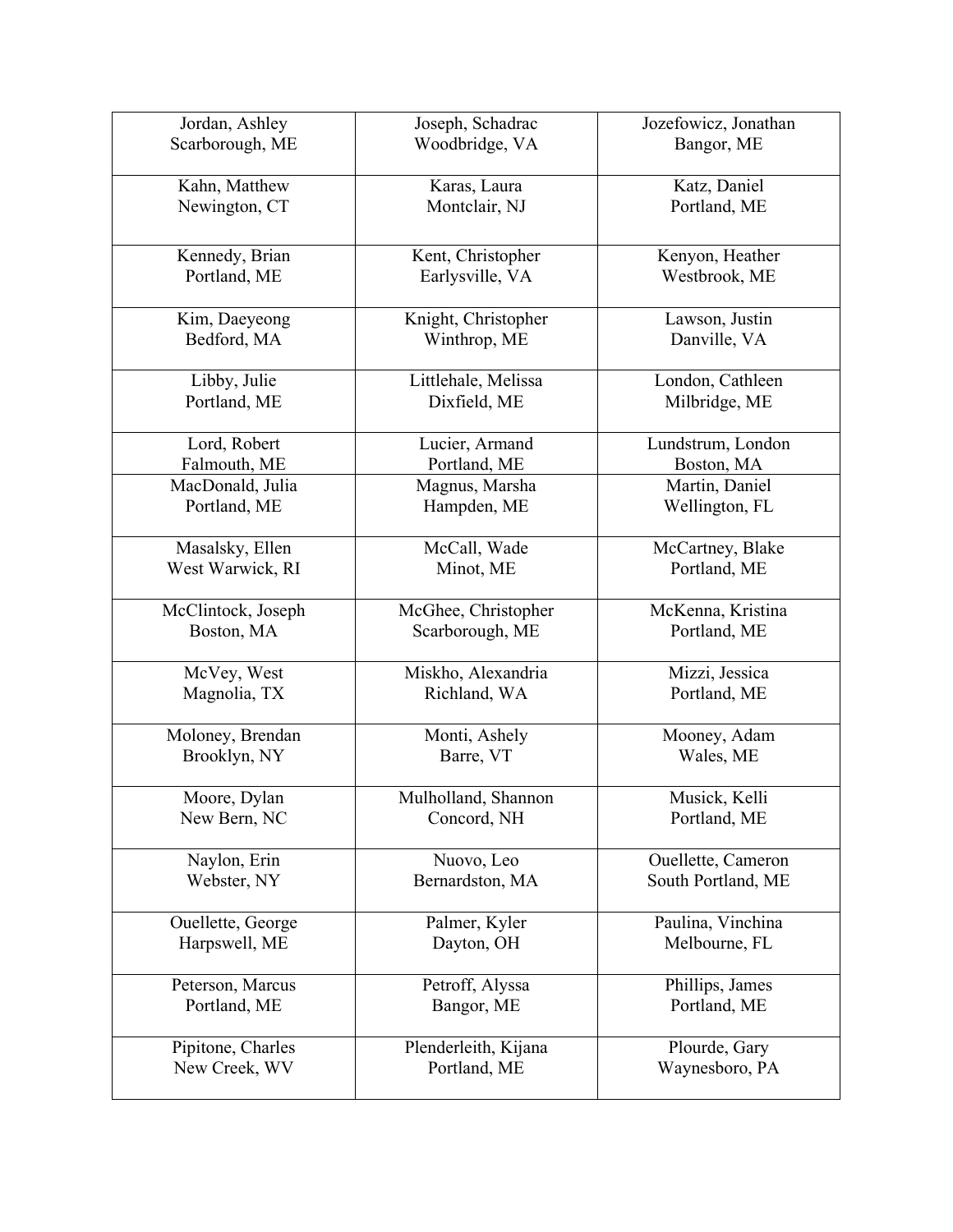| Plummer, Abby                        | Qamar, Sana                         | Qualey, Richard                    |
|--------------------------------------|-------------------------------------|------------------------------------|
| Roxbury, MA                          | Ocala, FL                           | Portland, ME                       |
|                                      |                                     |                                    |
| Read, Alexander                      | Renzullo, Lori                      | Rivera, Camrin                     |
| Portland, ME                         | Hudson, ME                          | Portland, ME                       |
|                                      |                                     |                                    |
| Robitaille, Audra                    | Rosenthal, Lisa                     | Rucker, Aaron                      |
| Orlando, FL                          | Glenburn, ME                        | Fort Mill, SC                      |
|                                      |                                     |                                    |
| Rudat, Amanda                        | Saleh, Jehan                        | Salerno, Joseph                    |
| Spanish Fort, AL                     | Columbus, OH                        | Cambridge, MA                      |
|                                      |                                     |                                    |
| Salevsky, Jaclyn                     | Santiago, Omar                      | Sasso, Mary                        |
| South Portland, ME                   | Brooklyn, NY                        | Portsmouth, NH                     |
|                                      |                                     |                                    |
| Saunders, Claire                     | Sawyer, Susan                       | Scoville, Delia                    |
| Sharpsburg, PA                       | Portland, ME                        | Berkeley, CA                       |
|                                      |                                     |                                    |
| Seed, Rachel                         | Shaak, Hunter                       | Shaffer, Charles                   |
| Harwich Port, MA                     | Sinking Spring, PA                  | Sebec, ME                          |
|                                      |                                     |                                    |
| Shagoury, Spencer                    | Sharp, Jr., Allan                   | Shaw, Ethan                        |
| Hallowell, ME                        | Troy, MI                            | Camden, ME                         |
|                                      |                                     |                                    |
|                                      |                                     |                                    |
| Shaw, Reed                           | Sherman-Weiss, Anna                 | Short, Lindsey                     |
|                                      |                                     |                                    |
| Washington, DC                       | Bronx, NY                           | Woburn, MA                         |
| Sinclaire, Haley                     | Sleeper, Tanya                      | Smith, Alexandra                   |
| Marshall, NC                         | Caribou, ME                         | New Haven, CT                      |
|                                      |                                     |                                    |
| Smith, Isabella                      | Smith, Jarrad                       | Stewart, III, Harold               |
|                                      | Wise, VA                            |                                    |
| Virginia Beach, VA                   |                                     | Presque Isle, ME                   |
| Surdel, Julia                        | Suskie, Mary                        |                                    |
| Warren, RI                           | Cape Elizabeth, ME                  | Szczepaniak, Grayson<br>Gorham, ME |
|                                      |                                     |                                    |
| Tkac, Emily                          | Vadva, Dinaaz                       | Vo, Christa                        |
| Bristol, CT                          | Houston, TX                         | Portland, ME                       |
|                                      |                                     |                                    |
| Wagner, Star                         | Walker, Bella                       | Weiss, Derek                       |
| South Portland, ME                   | Arlington, VA                       | Ballwin, MO                        |
|                                      |                                     |                                    |
| Welsh, Joseph                        | Wennberg, Rosalie                   | West, Benjamin                     |
|                                      |                                     |                                    |
| Philadelphia, PA                     | Cape Elizabeth, ME                  | New Vineyard, ME                   |
|                                      |                                     |                                    |
| White, Matthew<br>Cape Elizabeth, ME | Whittier, Madeleine<br>Holladay, UT | Wildauer, Nathan<br>Epworth, GA    |